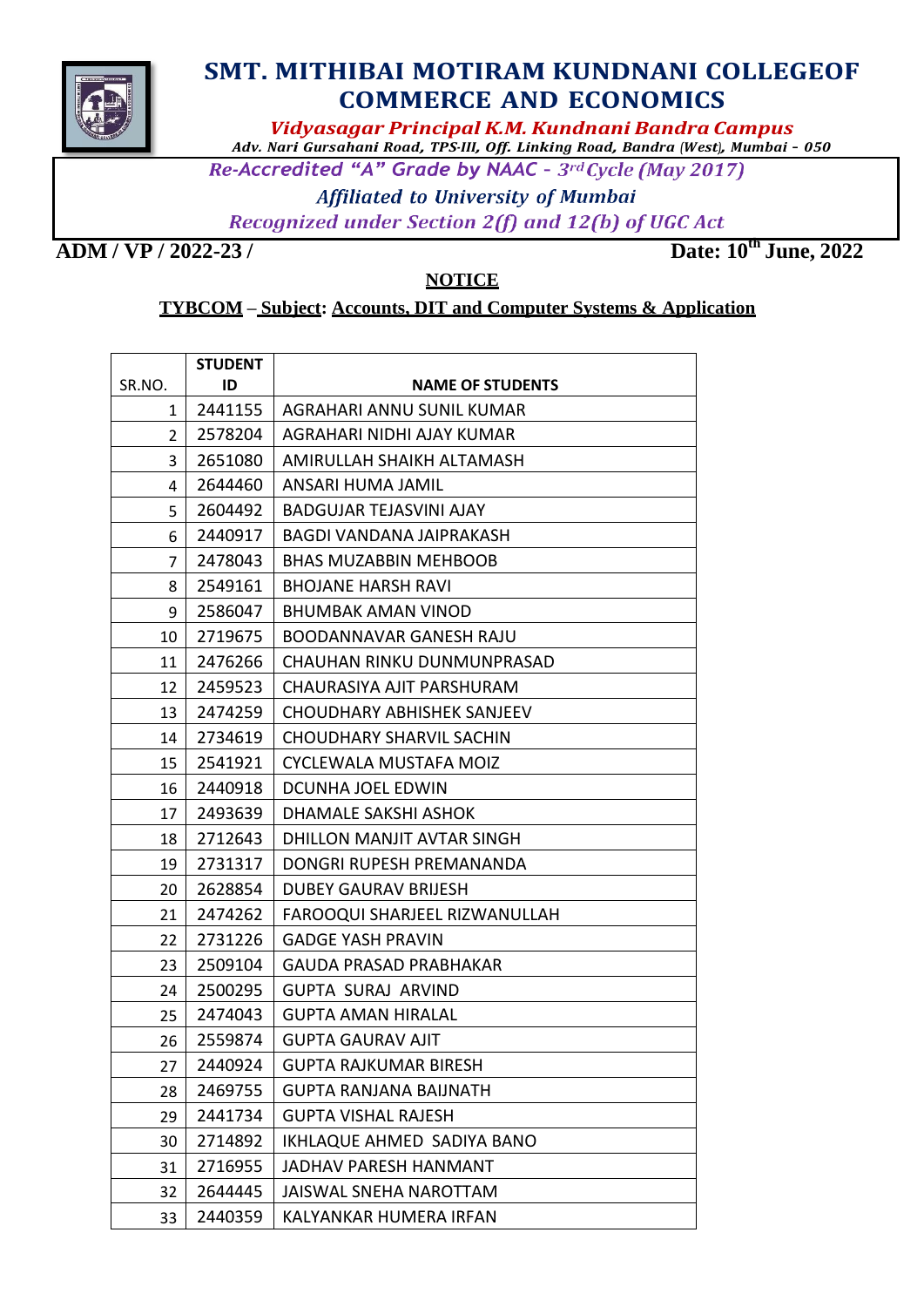| 34 | 2671362 | KANCHAN VIJAYSHREE SHANKAR         |  |
|----|---------|------------------------------------|--|
| 35 | 2671276 | KASHYAP POOJA RAJKUMAR             |  |
| 36 | 2453697 | KATARIYA SANTOSH KAILASH           |  |
| 37 | 2440997 | <b>KESHARI VISHAL SHIVPUJAN</b>    |  |
| 38 | 2622572 | <b>KEWAT RAHUL RAMJEET</b>         |  |
| 39 | 2440900 | KHAN GULAM MUSTAFA MOHD SHAKEEL    |  |
| 40 | 2438911 | <b>KHAN HIRA MANSOOR</b>           |  |
| 41 | 2564866 | KHAN JAVED ABRAR                   |  |
| 42 | 2452324 | KHAN LOVELEEN ASIF                 |  |
| 43 | 2474261 | KHAN MOHD AAMIR ANWAR ALI          |  |
| 44 | 2440848 | KHAN MUSKAN FATMA MOHD ISHTIYAQUE  |  |
| 45 | 2723728 | KHAN MUSKAN MANSOOR AHMAD          |  |
| 46 | 2440870 | KHAN SHAISTA FIROZ                 |  |
| 47 | 2690551 | KHAN TEHASIN KANAM CHAND           |  |
| 48 | 2474148 | KHAN ZAINAB AZHAR                  |  |
| 49 | 2564961 | KHATRI HERAM AFSAR                 |  |
| 50 | 2438900 | LOHANA VENETIA DINESH              |  |
| 51 | 2452433 | <b>LOHAR RAHUL SUKHRAJ</b>         |  |
| 52 | 2476247 | MALVIYA DIMPAL CHAMPALAL           |  |
| 53 | 2565003 | MESTRY AVANTIKA RAJENDRA           |  |
| 54 | 2644419 | <b>MESTRY TANVI MAHESH</b>         |  |
| 55 | 2477196 | MISHRA ANUSHKA SAROJ               |  |
| 56 | 2440898 | <b>MOMIN MUSKAN IQBAL</b>          |  |
| 57 | 2440931 | <b>MURKAR SONALI NILKANTH</b>      |  |
| 58 | 2438995 | NAYAK PRIYANKA PRADEEP             |  |
| 59 | 2664405 | NIRMAL SONALI VIJAYKUMAR           |  |
| 60 | 2441032 | PAL MANSI RAMDULAR                 |  |
| 61 | 2723755 | PAL PRITI RAMKISHAN                |  |
| 62 | 2714012 | PALSAM MANICHARAN RAMESH           |  |
| 63 | 2712490 | PARAB DHANASHREE SUDHIR            |  |
| 64 | 2713446 | PATEL KHUSHI BABU                  |  |
| 65 | 2469761 | PATWA SUMAN SHIVNARAYAN            |  |
| 66 | 2491337 | PATWA VINAY SHIVNARAYAN            |  |
| 67 | 2477622 | PIWAL MANISHA LAXMAN               |  |
| 68 | 2744633 | POOJARY DEEKSHA DAYANANDA          |  |
| 69 | 2440927 | POPAT NIVIT PANKAJ                 |  |
| 70 | 2440995 | <b>QURAISHI AMNA SHOAIB</b>        |  |
| 71 | 2440161 | <b>QURESHI AFSA ZAHID</b>          |  |
| 72 | 2440896 | <b>QURESHI SAFIYA ISRAIL</b>       |  |
| 73 | 2565004 | RAUT KOMAL BANDU                   |  |
| 74 | 2731190 | RAWAT RIDDHI KADESH                |  |
| 75 | 2728277 | <b>SAHOO AKATA ARUN</b>            |  |
| 76 | 2492863 | SAJEKAR VANCHITA MAHESH            |  |
| 77 | 2549184 | SALVI JANHAVI DEEPAK               |  |
| 78 | 2650677 | SAWANT RITIKA DEEPAK               |  |
| 79 | 2578184 | SHAH AKSA BANU MOHD SHAKEEL        |  |
| 80 | 2500299 | SHAH MD NAJIBULLAH MD SHAFI AHAMAD |  |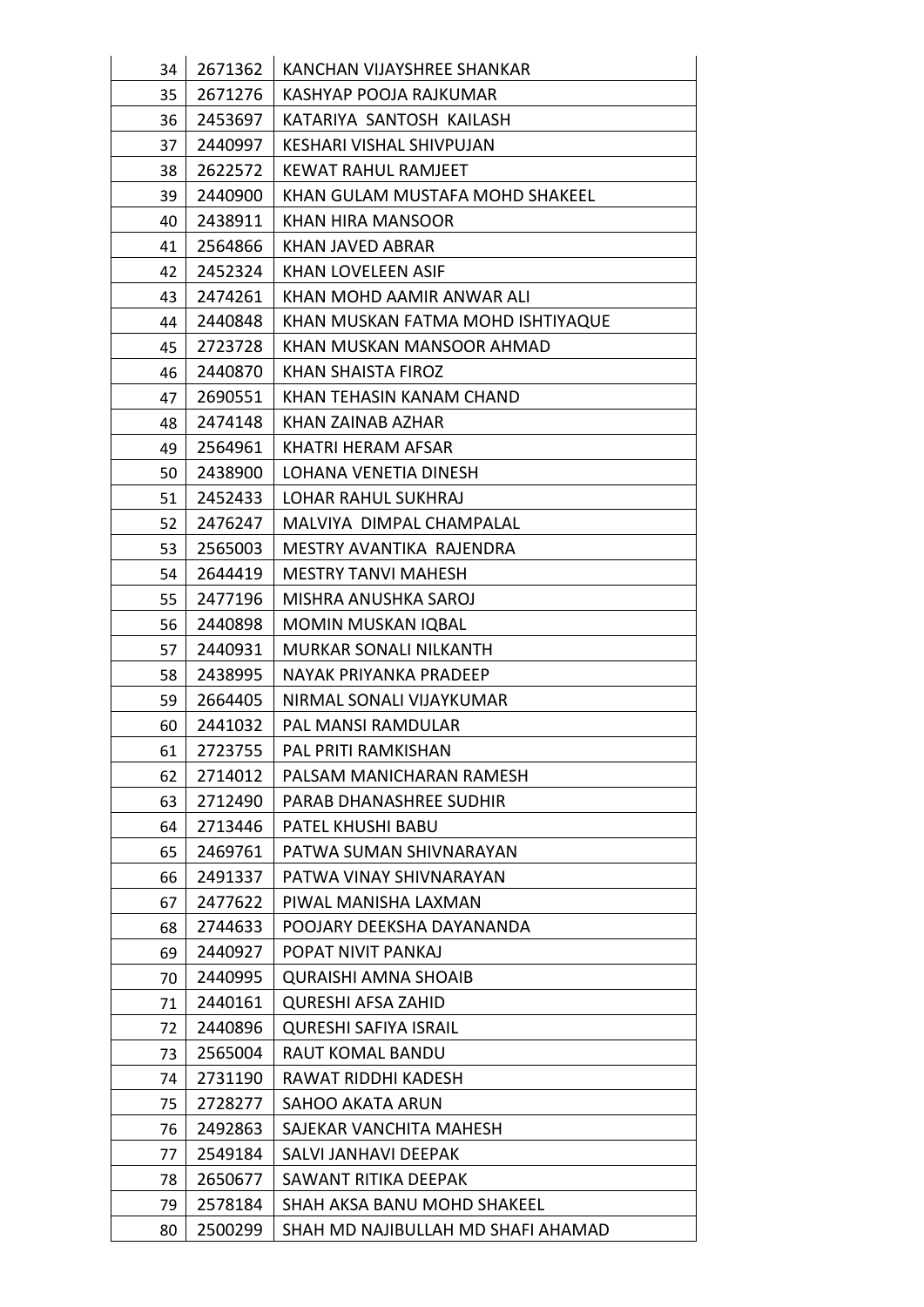| 81  | 2564998 | <b>SHAH NISHA BIPIN</b>              |  |
|-----|---------|--------------------------------------|--|
| 82  | 2493594 | SHAIKH AASHIFA BANO NISAR AHMED      |  |
| 83  | 2509107 | SHAIKH ADNAN MUZAFFAR                |  |
| 84  | 2477028 | SHAIKH AMBREEN VALIULLA              |  |
| 85  | 2578182 | SHAIKH GULAM MOINUDIIN MANSOOR AHMED |  |
| 86  | 2500293 | SHAIKH MISBAH BANU ABDUL REHMAN      |  |
| 87  | 2507384 | SHAIKH MOHAMMED JAWAD                |  |
| 88  | 2690617 | SHAIKH MOHD SARFARAZ                 |  |
| 89  | 2439056 | <b>SHAIKH MUSKAN IRFAN</b>           |  |
| 90  | 2441164 | SHAIKH NAZMEEN MOHD KHALIL           |  |
| 91  | 2440894 | SHAIKH SADIYA FARHEEN MOHD MOIZ      |  |
| 92  | 2440141 | <b>SHAIKH SAIF AHMED</b>             |  |
| 93  | 2565419 | SHAIKH SHAHEEN BANO                  |  |
| 94  | 2474149 | SHAIKH SHERBANU NOORALAM             |  |
| 95  | 2453117 | <b>SHAIKH SHIFA BANO</b>             |  |
| 96  | 2491532 | <b>SHAIKH SOHAIB KHALIK</b>          |  |
| 97  | 2559759 | SHAIKH YASIR MOHAMMED                |  |
| 98  | 2442134 | SHARMA HARSHITA HARBANSH             |  |
| 99  | 2440869 | SHARMA SHIVANGI SANTOSH              |  |
| 100 | 2541919 | SHEDGE SANIKA DINAJI                 |  |
| 101 | 2440181 | SHUKLA SACHIN RAJESH                 |  |
| 102 | 2441837 | SINGH ABHISHEK NANDLAL               |  |
| 103 | 2712436 | SINGH RIYA DINESH                    |  |
| 104 | 2650649 | SINGH SHIVANI AJAYKUMAR              |  |
| 105 | 2566848 | SOLANKI ROHIT HASMUKH                |  |
| 106 | 2440145 | SONI NAVNEET NA                      |  |
| 107 | 2491535 | <b>SURTI YASH GIRISHKUMAR</b>        |  |
| 108 | 2671274 | <b>TODKAR SANSKAR PRADEEP</b>        |  |
| 109 | 2439057 | UTTANWALA AMAAN AKIL                 |  |
| 110 | 2507389 | <b>VAGREKAR ABHAY SUNIL</b>          |  |
| 111 | 2584847 | VAISHNAV RIYA MUKESH                 |  |
| 112 | 2717018 | <b>VAISHYA SAHIL SANTOSHKUMAR</b>    |  |
| 113 | 2690705 | VAKHARIA PARVA VIVEK                 |  |
| 114 | 2644456 | VISHWAKARMA VINAYAK LAXMIKANT        |  |
| 115 | 2453537 | YELDI SAUMYA RAJESHWAR               |  |
| 116 | 2601300 | ZARIWALA AYAAN IMTIYAZ               |  |
| 117 | 2440361 | ZENDE SHUBHAM GURUDEV                |  |